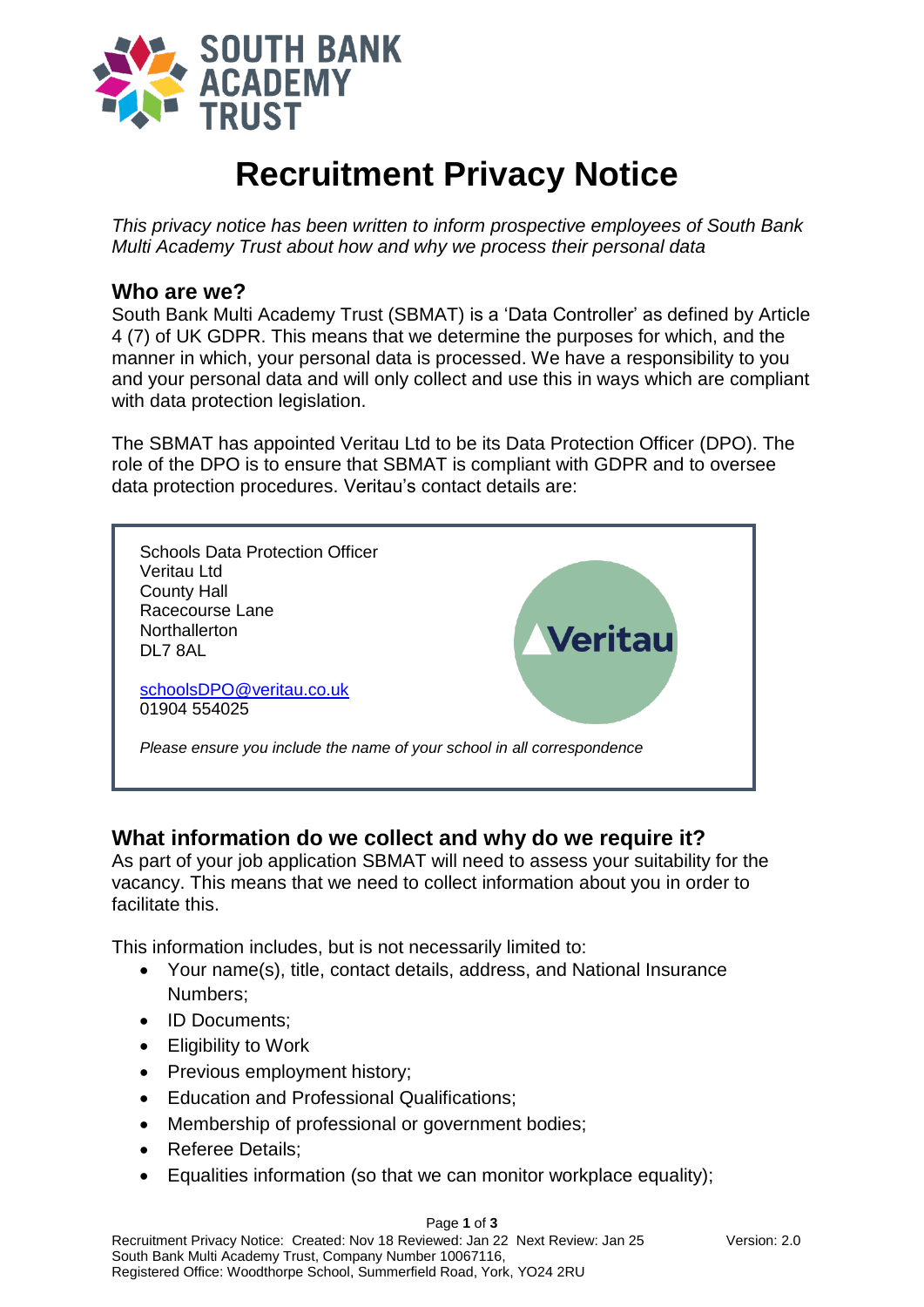

- Any information provided by your nominated referees (which includes any relevant disciplinary actions and/or sickness information)
- Relevant criminal history data as required to determine suitability for the role.
- Any other relevant information you wish to provide to us;

### **Who do we obtain your information from?**

Much of the information we process will be obtained directly from your application form. However, we may need to collect data about you from, but not necessarily limited to, the following organisations:

- Your nominated referees.
- The Disclosure and Barring Service,
- The Local Authority.

#### **Who do we share your personal data with?**

Generally we will keep your personal data within the Trust but in some instances may be required to disclose your personal data to:

- Third party assessment providers (in order to facilitate your suitability for a role),
- The Local Authority (who may assist the Trust with the recruitment process),
- Our Trustees and Local Governing Bodies.

Sometimes your application may need to be submitted to an assessment panel. These panels could include individuals from other organisations. We will tell you if this is the case.

#### **How long do we keep your personal data for?**

| Data held                               | <b>Retention period</b>                                                                                           |
|-----------------------------------------|-------------------------------------------------------------------------------------------------------------------|
| If your job application is successful   | Your information will be kept on your<br>personnel file and kept in accordance<br>with other HR retention period; |
| If your job application is unsuccessful | Your information will be kept for six<br>months                                                                   |

# **What is our lawful basis for processing your personal data?**

SBMAT is required to process your personal data and your special category data for the performance of your employment contract or to take necessary steps to enter in to an employment contract.

SBMAT is also legally required to collect some information as defined by employment law (i.e. equalities and diversity).

The Trust therefore relies on Article 6(1)(b) and Article 6(1)(e) of the General Data Protection Regulation to process your personal data, Article 9(2)(g) of the General Data Protection Regulation to process your special category data.